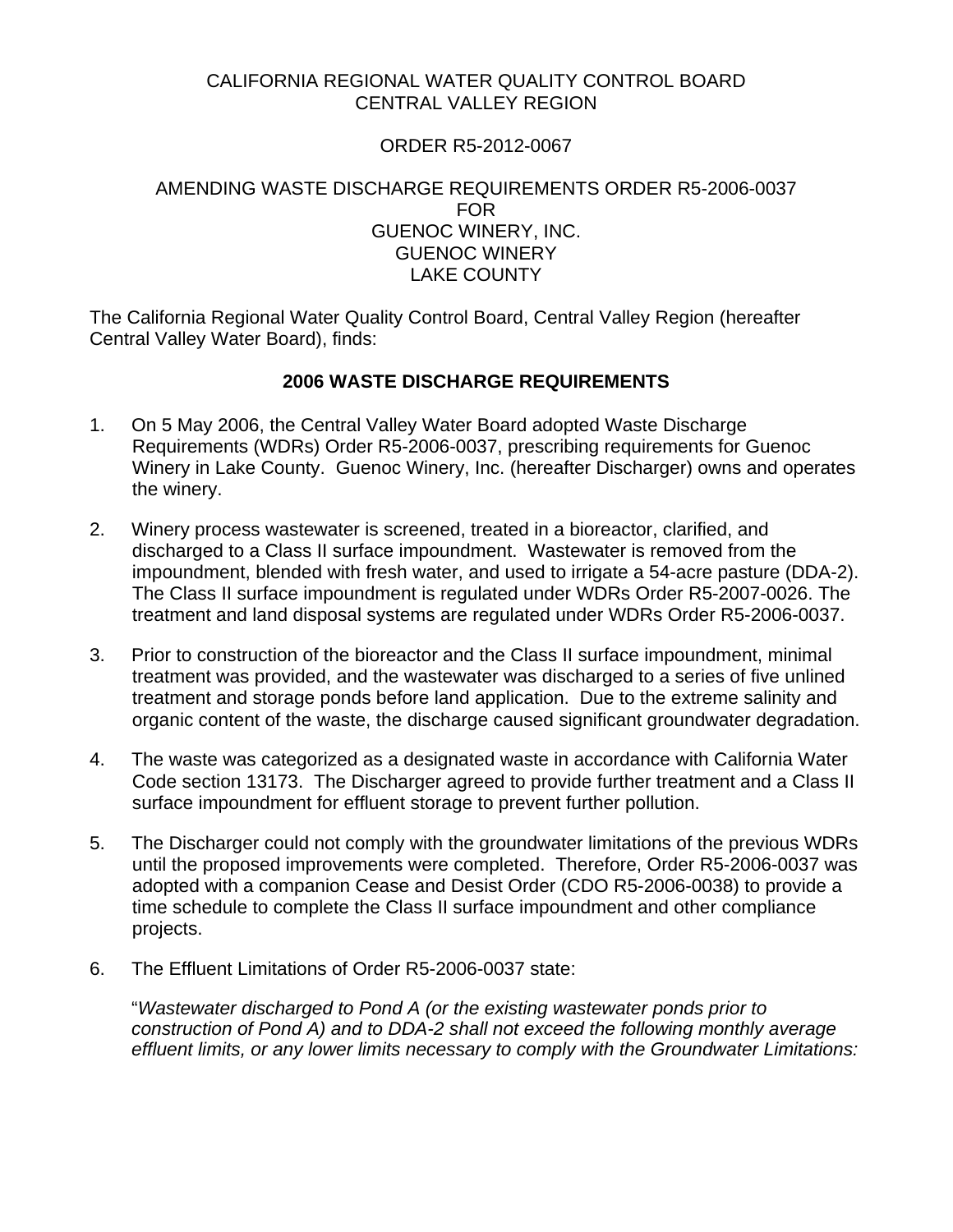|                                  |       | Discharge to | Discharge    |
|----------------------------------|-------|--------------|--------------|
| Constituent                      | Units | Pond A       | to DDA-2 $1$ |
| <b>Biochemical Oxygen Demand</b> | mg/L  | 180          | 90           |
| <b>Total Dissolved Solids</b>    | mg/L  | 900          | 450          |
| <b>Total Suspended Solids</b>    | mg/L  | 60           | 50           |
| Total Kjeldahl nitrogen          | mg/L  | 10           | 5            |
| рH                               | mg/L  | $6.8 - 7.2$  | $6.8 - 7.2$  |
| Chloride                         | mq/L  | 18           | 2.6          |

*1 Measured as the blended wastewater and supplemental irrigation water*."

Pond A is the Class II surface impoundment and DDA-2 is the pasture, which receives a blend of treated effluent and fresh water.

## **2008 WASTE DISCHARGE REQUIREMENTS AMENDMENT**

- 7. On 9 May 2008, the Discharger requested that the WDRs be amended to increase the salinity limits for treated effluent that is now discharged to the Class II surface impoundment, and to relax the pH limits for wastewater discharged to the surface impoundment and the land application area.
- 8. On 15 August 2008, the Discharger's consultant submitted additional information regarding the chloride effluent limit for blended wastewater discharged to DDA-2. The information indicates that the 2.6 mg/L chloride limit was calculated incorrectly, and that the limit was intended to be 9 mg/L. The Discharger can achieve 9 mg/L, but cannot comply with the 2.6 mg/L limit.
- 9. On 11 September 2008, the Central Valley Water Board adopted Resolution R5-2008 0147, which amended the Effluent Limitations of the 2006 WDRs Order R5-2006-0037. Resolution R5-2008-0147 amended the effluent limits as follows:

*"The discharges to Pond A and DDA-2 shall not exceed the following monthly average effluent limits:* 

|                                  |          | Discharge to | Discharge    |
|----------------------------------|----------|--------------|--------------|
| Constituent                      | Units    | Pond A       | to DDA-2 $1$ |
| <b>Biochemical Oxygen Demand</b> | mg/L     | 180          | 90           |
| <b>Total Dissolved Solids</b>    | mg/L     |              | 450          |
| <b>Total Suspended Solids</b>    | mg/L     | 60           | 50           |
| <b>Total Kjeldahl Nitrogen</b>   | mg/L     | 10           | 5            |
| рH                               | pH units |              | $6.8 - 9.5$  |
| Chloride                         | mq/L     |              | 9            |
|                                  |          |              |              |

*<sup>1</sup> Applies to the blend of wastewater and supplemental irrigation water*."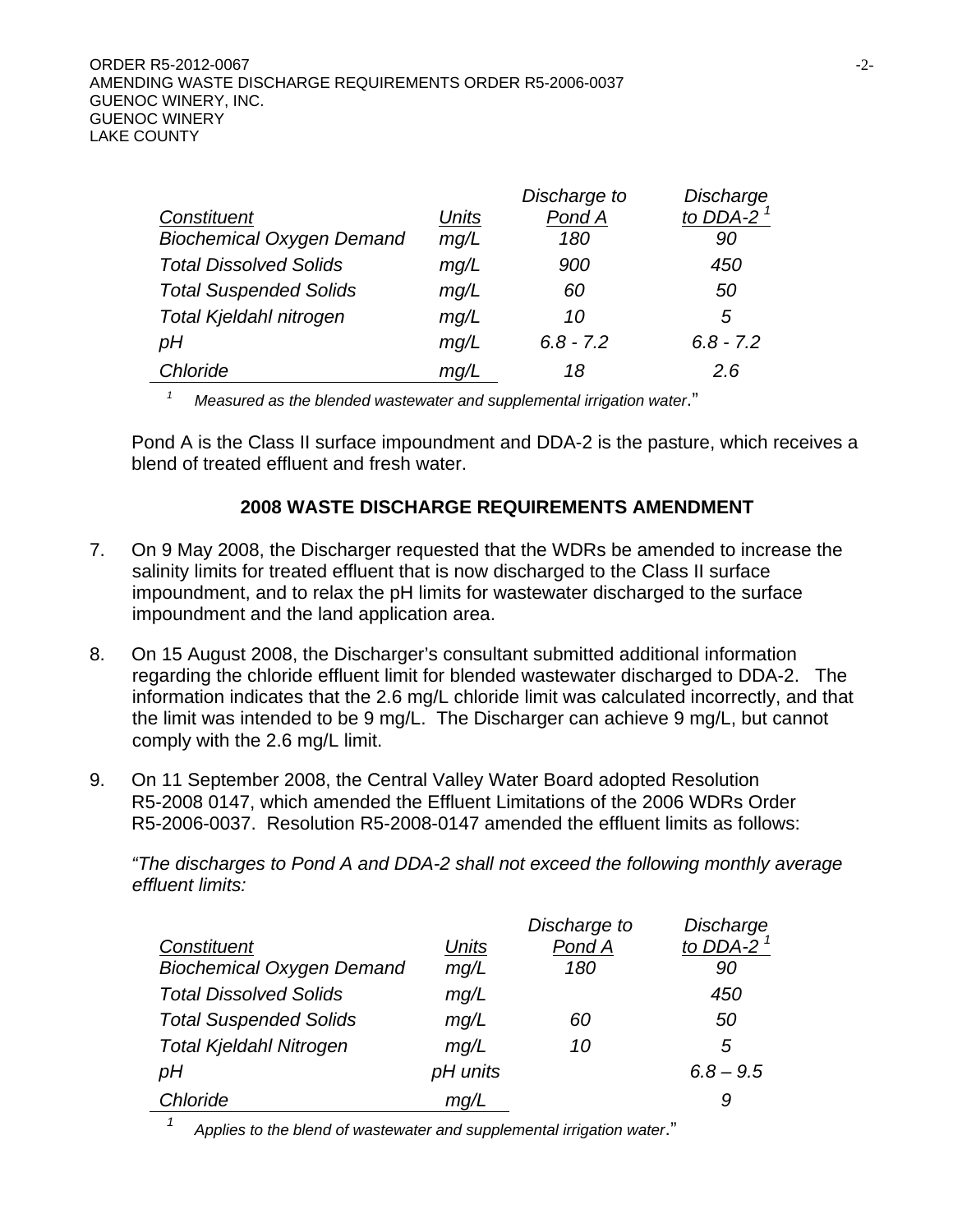- 10. In adopting Resolution R5-2008-0147, the Central Valley Water Board found that, with regard to the treated effluent discharged from the bioreactor to Pond A:
	- a. Because Pond A is a Class II surface impoundment with a double liner and leachate collection and recovery system, there is no need to impose pH limits on the discharge from the treatment system to the pond. Adjustment of pH would require addition of more salt, which is contrary to the intent of the WDRs and the CDO.
	- b. The pond lining system prevents release of salinity constituents and the Discharger uses supplemental irrigation water to control the salinity of waste that is discharged to DDA-2. Therefore, the effluent limits for dissolved solids and chloride in the effluent discharged into Pond A are not necessary to protect water quality.
	- c. Effluent limits for biochemical oxygen demand, suspended solids, and nitrogen in the effluent discharged into Pond A are appropriate to compel optimal operation of the wastewater treatment system.
- 11. With regard to the discharge of treated wastewater from Pond A to DDA-2, the Central Valley Water Board also found that:
	- a. Most soils have excellent buffering capacity, so there is no reason to impose stringent pH limits on the discharge to DDA-2. Information in the WDRs indicates that there is at least 5 to 10 feet of clay and silty clay soil underlying DDA-2, so a pH range of 6.0 to 9.5 should adequately protect groundwater quality.
	- b. The original effluent limits for biochemical oxygen demand, dissolved solids, suspended solids, and nitrogen in the blended wastewater discharged to DDA-2 are appropriate to protect groundwater quality.
	- c. The statistically-determined background groundwater concentration for chloride is 18.2 mg/L. As stated in Finding Nos. 26 and 30 of Order R5-2006-0037, the projected chloride concentration of 7 to 9 mg/L in the blended wastewater should not cause groundwater degradation. Therefore, it is reasonable to increase the effluent limit for chloride in the blended wastewater to 9 mg/L.

# **PROPOSED AMENDMENT**

- 12. The Discharger is unable to meet the total suspended solids (TSS) and total Kjeldahl nitrogen (TKN) effluent requirements. On 23 September 2011, the Discharger requested that these limitations be removed. In lieu of a TKN limit, the Discharger proposed a nitrate (as nitrogen) effluent limit and an annual total nitrogen loading rate limit for DDA-2.
- 13. Effluent limits for BOD, TSS, and TKN in the effluent discharged into Pond A are not necessary because of the following: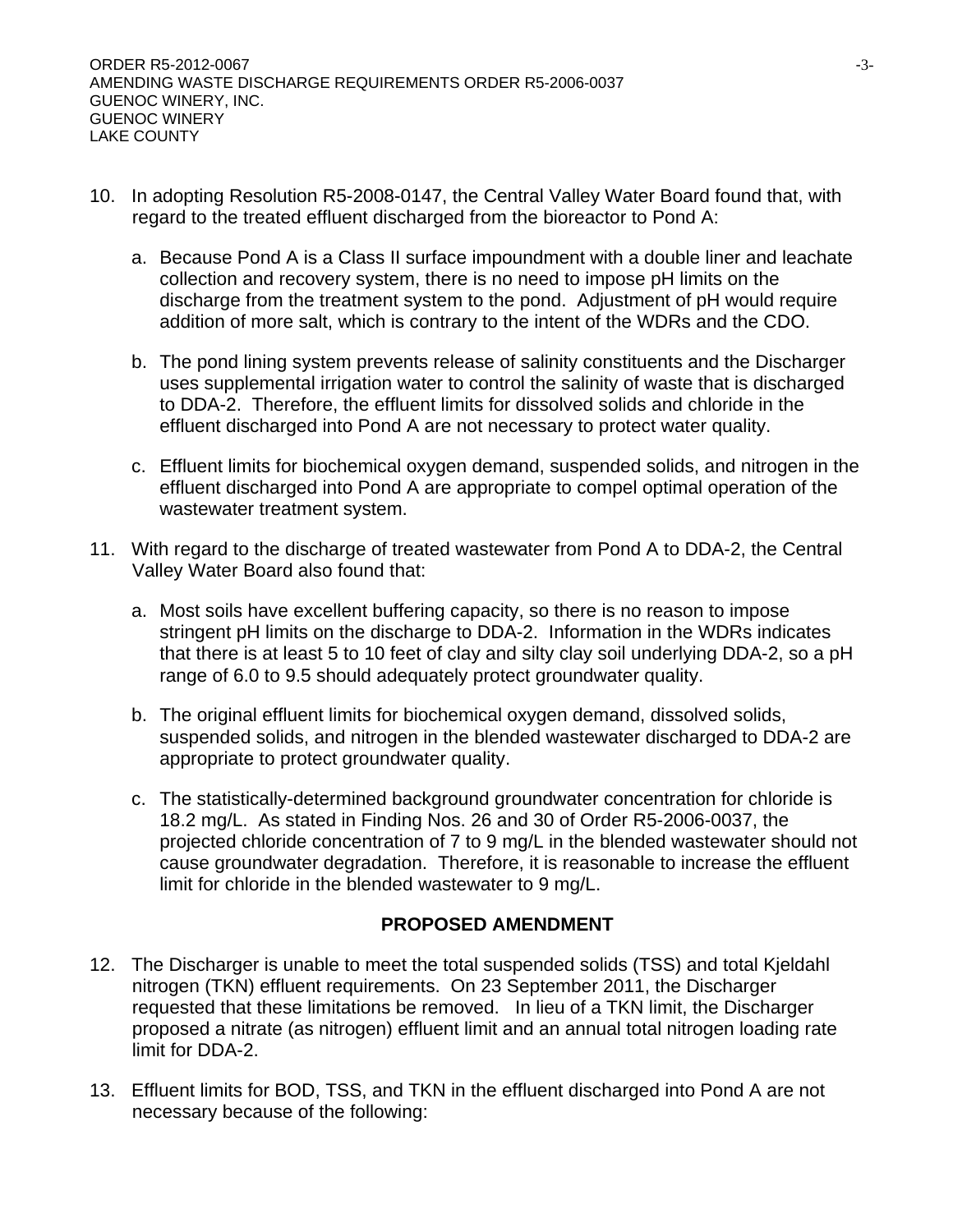- a. Pond A has a Title 27 liner system, which is protective of groundwater, and includes a leachate collection and removal system and pan lysimeter to detect a potential release from the pond.
- b. A minimum four feet of water is maintained in Pond A to allow the aerator to operate year-round, which provides dilution and additional treatment. Supplemental irrigation water is added whenever water level drops below four feet.
- 14. With regard to effluent discharged from Pond A to DDA-2:
	- a. A TSS limit does not directly ensure the quality of water applied onto DDA-2. Therefore, a TSS effluent limit for the discharge of treated wastewater from Pond A to DDA-2 is not necessary.
	- b. A TKN limit does not control all of the nitrogen forms that can potentially degrade groundwater. Therefore, a TKN limit for the discharge of treated wastewater from Pond A to DDA-2 is not necessary.
	- c. A total nitrogen loading rate limit for DDA-2 would be appropriate to ensure treated wastewater is applied at agronomic rates designed to maximize the nutrient uptake in the root zone.
- 15. If the Discharger complies with all other limits and discharge specifications of Order R5-2006-0037, relaxing the pH limits for the discharge to DDA-2, deleting the effluent limits for the discharge to Pond A, deleting the TSS and TKN effluent limits for the discharge to DDA-2, and adding a total nitrogen loading rate limit for the discharge to DDA-2 should not adversely affect groundwater quality.
- 16. All wastewater systems at the Facility have already been installed and are currently in use. Though this Order modifies regulatory requirements for the continued use of these structures and facilities, the new requirements are equivalent to those that are already in place, and ensure the same level of environmental protection. The action to rescind Resolution R5-2008-0147 and amend WDRs Order R5-2006-0037 is therefore exempt from the provisions of the California Environmental Quality Act (Pub. Resources Code, § 21000 et seq.) ("CEQA") in accordance with California Code of Regulations, title 14, section 15301, which exempts the "operation, repair, maintenance, [and] permitting ... of existing public or private structures, facilities, mechanical equipment, or topographical features" from environmental review. This action may also be considered exempt because it is an action by a regulatory agency for the protection of natural resources (Cal. Code Regs., tit. 14, § 15307.) and an action by a regulatory agency for the protection of the environment (Cal. Code Regs., tit. 14, § 15308.).
- 17. The Central Valley Water Board has notified the Discharger and interested agencies and persons of its intent to amend waste discharge requirements for this discharge and has provided them with an opportunity for a public hearing and an opportunity to submit their written views and recommendations.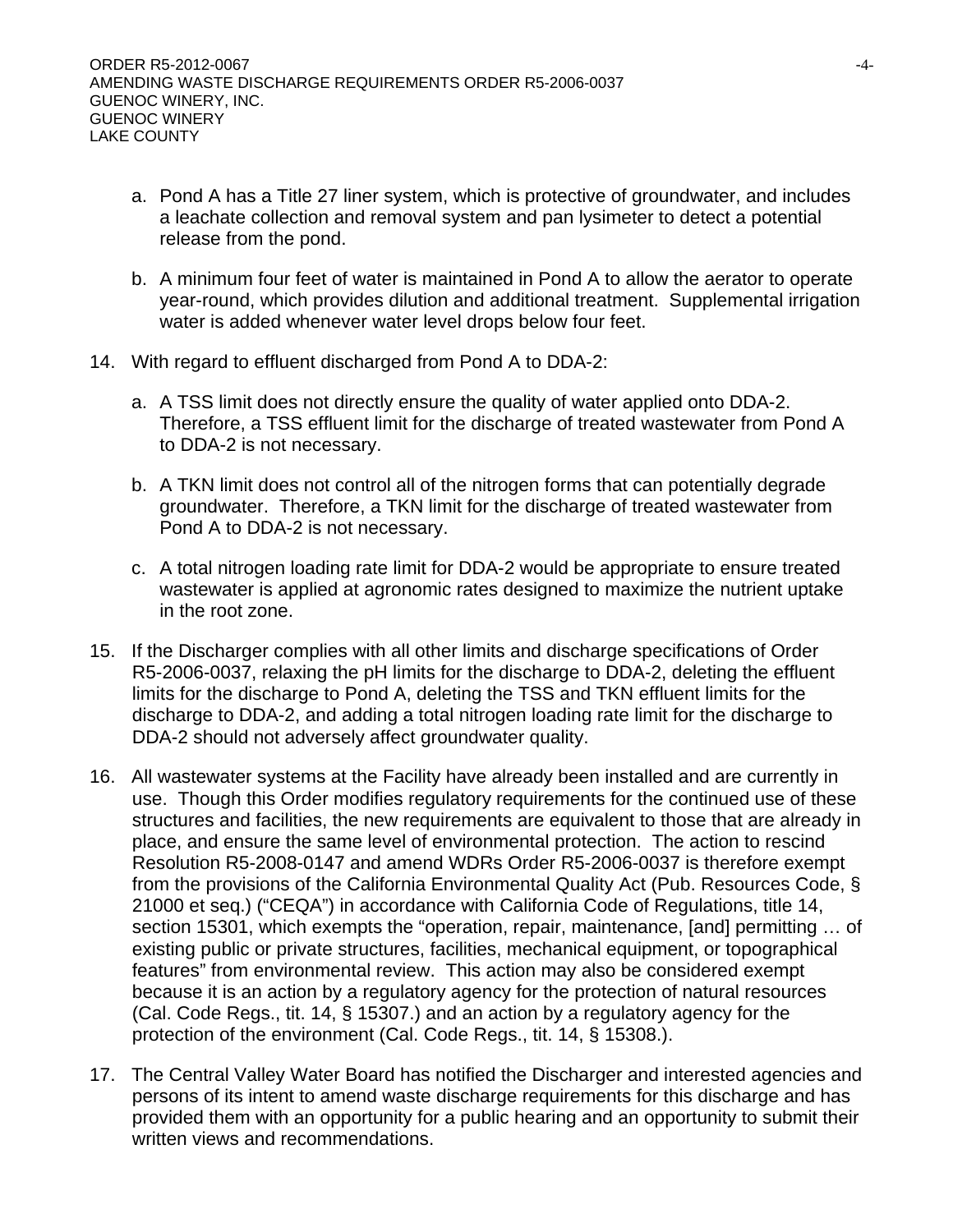18. The Central Valley Water Board, in a public meeting, heard, and considered all comments pertaining to the discharge.

**IT IS HEREBY ORDERED** that Resolution R5-2008-0147 is rescinded and Order R5-2006-0037 is amended solely to change the Effluent Limitations and Attachment C (as shown in underline/strikeout format in the attachment to this Order). Pursuant to Sections 13263 and 13267 of the Water Code, Guenoc Winery, Inc., its agents, successors and assigns, in order to meet the provisions contained in Division 7 of the Water Code and regulations adopted there under, shall comply with amended Order R5-2006-0037 as follows:

1. Section C, Effluent Limitations, of WDRs Order R5-2006-0037 shall be amended as follows:

*Wastewater discharged to DDA-2 shall not exceed the following monthly average effluent limits:* 

|                                  |          | Discharge    |
|----------------------------------|----------|--------------|
| Constituent                      | Units    | to DDA-2 $1$ |
| <b>Biochemical Oxygen Demand</b> | mg/L     | 90           |
| <b>Total Dissolved Solids</b>    | mq/L     | 450          |
| рH                               | pH units | 6.0 to 9.5   |
| Chloride                         | mq/L     | g            |
|                                  |          |              |

*1 Applies to the blend of wastewater and supplemental irrigation water.* 

2. Section C, Effluent Limitations, of WDRs Order R5-2006-0037 shall be amended by adding the following:

*The total nitrogen applied to the DDA-2 from all sources shall not exceed an annual maximum of 50 pounds per acre per year. Compliance with this requirement shall be determined using the formula listed below:* 

$$
M = \left(\sum_{i=1}^{n} \frac{C_i \times V_i \times 8.345}{A}\right) + \left(\frac{M_{ferilizer} + M_{pomace} + M_{Sludge}}{A}\right)
$$

*Where M = total annual nitrogen mass in pounds per acre per year (lb/ac/yr);* 

 $C_i$  = total nitrogen monitoring results for calendar month *i* in mg/L;

 *Vi = total effluent discharged to the field during calendar month i in MG;* 

 *A = area of the field irrigated in acres,* 

 $i =$  the number of the month (i.e., January = 1, February = 2, etc.);  $n = 12$ ;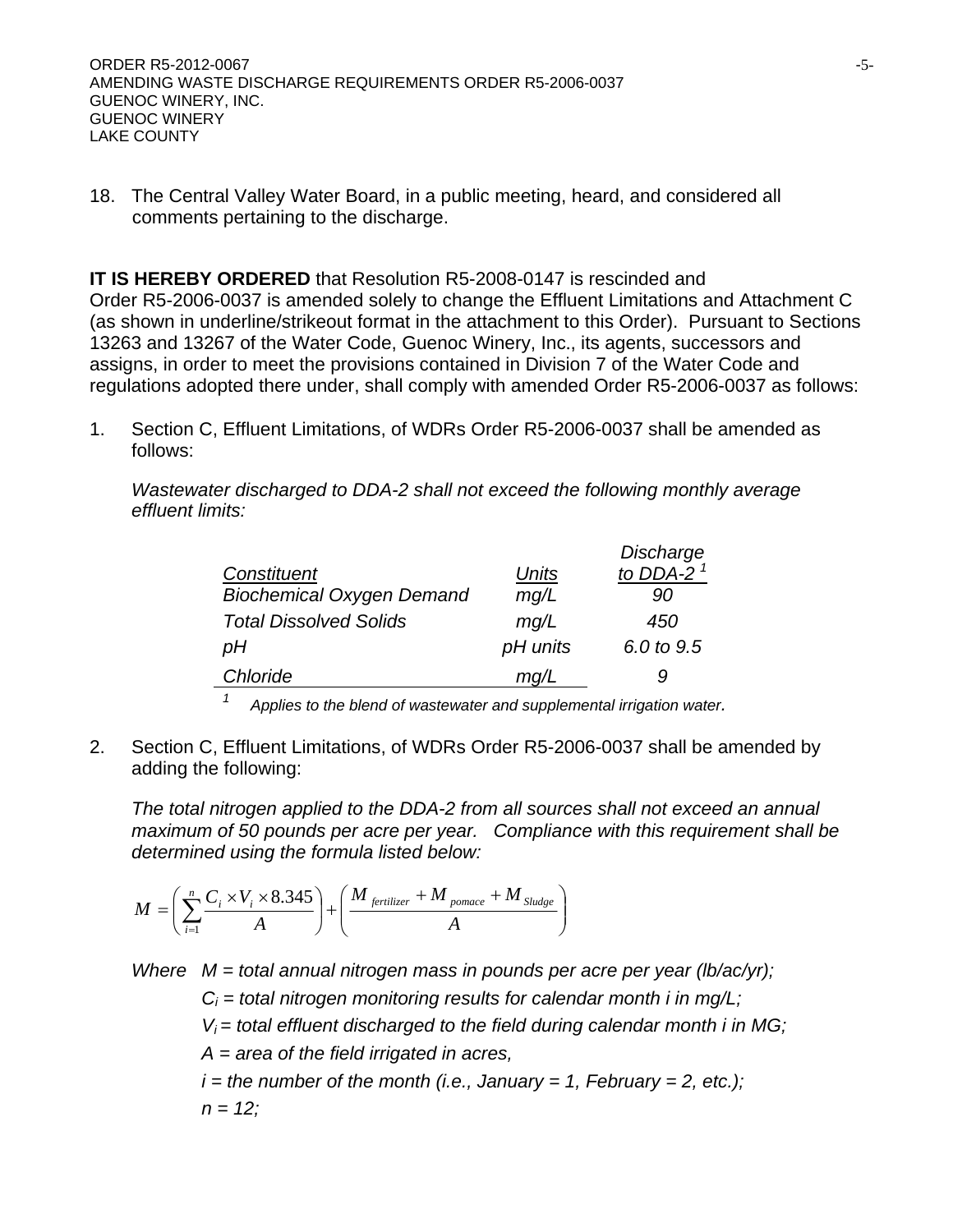*M xxxx = total annual mass from any other source (i.e., fertilizer, pomace/DE, and pond sludge, as applicable) in pounds; and Total nitrogen = (nitrate as nitrogen + TKN) in mg/L* 

3. Attachment C, which is attached hereto and forms part of this Resolution, replaces the site plan included as Attachment C of the WDRs.

Any person aggrieved by this action of the Central Valley Water Board may petition the State Water Board to review the action in accordance with Water Code section 13320 and California Code of Regulations, title 23, sections 2050 and following. The State Water Board must receive the petition by 5:00 p.m., 30 days after the date of this Order, except that if the thirtieth day following the date of this Order falls on a Saturday, Sunday, or state holiday, the petition must be received by the State Water Board by 5:00 p.m. on the next business day. Copies of the law and regulations applicable to filing petitions may be found on the Internet at:

http://www.waterboards.ca.gov/public\_notices/petitions/water\_quality or will be provided upon request.

I, PAMELA C. CREEDON, Executive Officer, do hereby certify the foregoing is a full, true, and correct copy of an Order adopted by the California Regional Water Quality Control Board, Central Valley Region, on 8 June 2012.

Original signed by

PAMELA C. CREEDON, Executive Officer

LLA: 060812